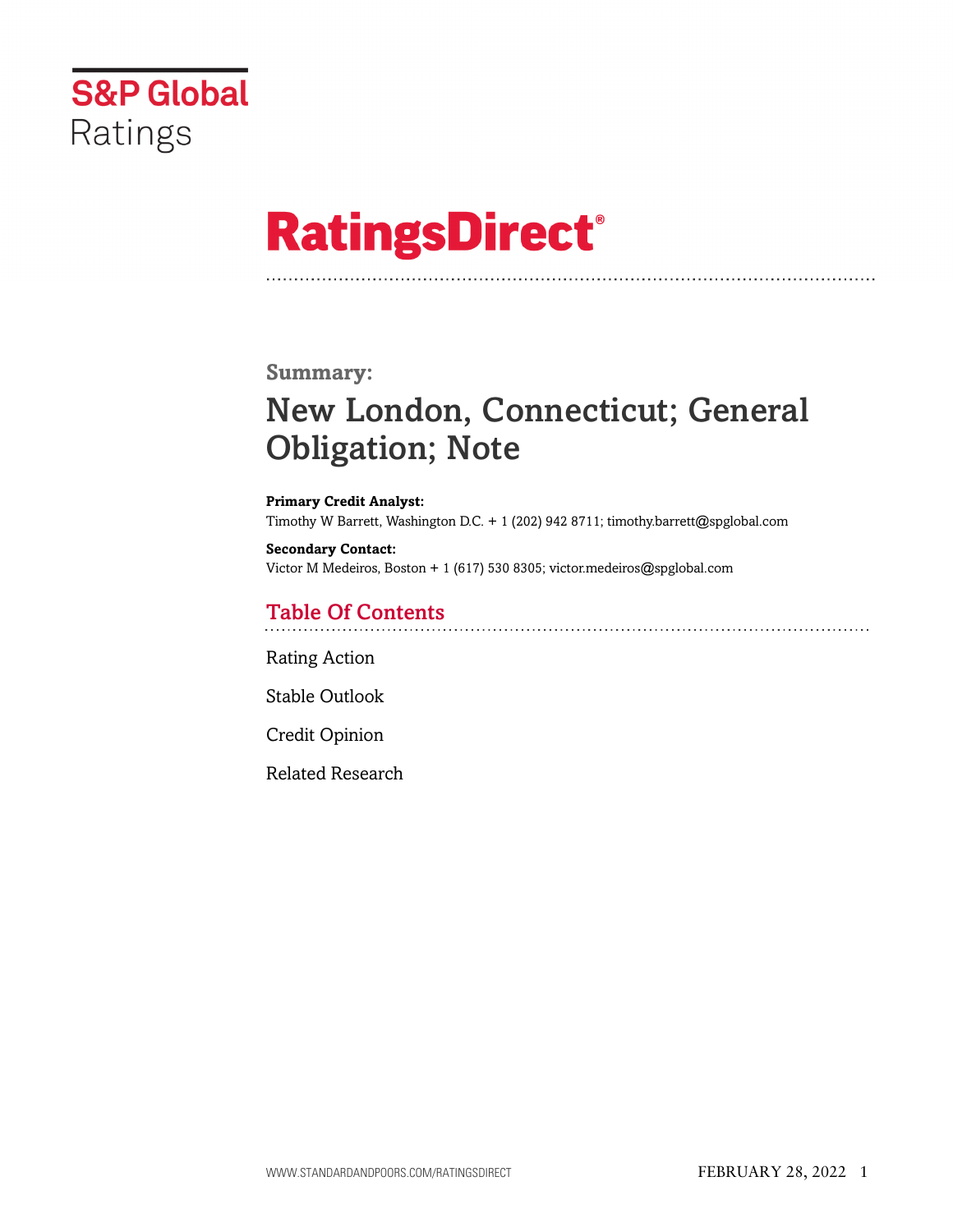## **Summary:**

# New London, Connecticut; General Obligation; **Note**

| <b>Credit Profile</b>                                       |                  |            |  |  |  |  |
|-------------------------------------------------------------|------------------|------------|--|--|--|--|
| US\$35.83 mil GO BANs ser 2022 due 03/16/2023               |                  |            |  |  |  |  |
| <b>Short Term Rating</b>                                    | $SP-1+$          | New        |  |  |  |  |
| US\$13.8 mil GO bnds ser 2022 due 03/15/2042                |                  |            |  |  |  |  |
| Long Term Rating                                            | AA-/Stable       | <b>New</b> |  |  |  |  |
| New London GO                                               |                  |            |  |  |  |  |
| Long Term Rating                                            | AA-/Stable       | Upgraded   |  |  |  |  |
| New London GO bnds rfdg iss of 2020 ser C due 03/15/2034    |                  |            |  |  |  |  |
| Long Term Rating                                            | AA-/Stable       | Upgraded   |  |  |  |  |
| New London GO bnds ser 2015 C dtd 12/15/2015 due 10/01/2026 |                  |            |  |  |  |  |
| Long Term Rating                                            | AA-/Stable       | Upgraded   |  |  |  |  |
| New London GO (NPFGC)                                       |                  |            |  |  |  |  |
| <b>Unenhanced Rating</b>                                    | AA-(SPUR)/Stable | Upgraded   |  |  |  |  |

# <span id="page-1-0"></span>Rating Action

S&P Global Ratings raised its rating on the City of New London, Conn.'s general obligation (GO) debt outstanding to 'AA-' from 'A+'. The outlook on the city's debt outstanding is stable.

At the same time, S&P Global Ratings assigned its 'AA-' long-term rating, with a stable outlook, to New London's issue of 2022 GO bonds (\$13.8 million). We also assigned our 'SP-1+' short-term rating to the city's GO bond anticipation notes (BANs), due March 16, 2023 (\$35.8 million).

The one-notch upgrade reflects a demonstrated trend of improved financial performance, supported by bolstered financial policies and practices and solid expansion of the city's tax base, including average annual grand list growth of 3.8% over the last five years.

New London's unlimited-tax-GO pledge to levy ad valorem taxes, without limit as to rate or amount, on all taxable property within its borders secures the bonds and notes.

The short-term note rating reflects our criteria for evaluating and rating BANs. In our view, New London maintains a very strong capacity to pay principal and interest when the notes come due. The city has what we view as a low market risk profile because it has strong legal authority to issue long-term debt to take out the notes and is a frequent issuer that regularly provides ongoing disclosure to market participants.

Management intends to use bond proceeds to retire outstanding notes issued to finance capital projects undertaken by the city. The notes are being issued to finance various capital projects, including renovations and upgrades to city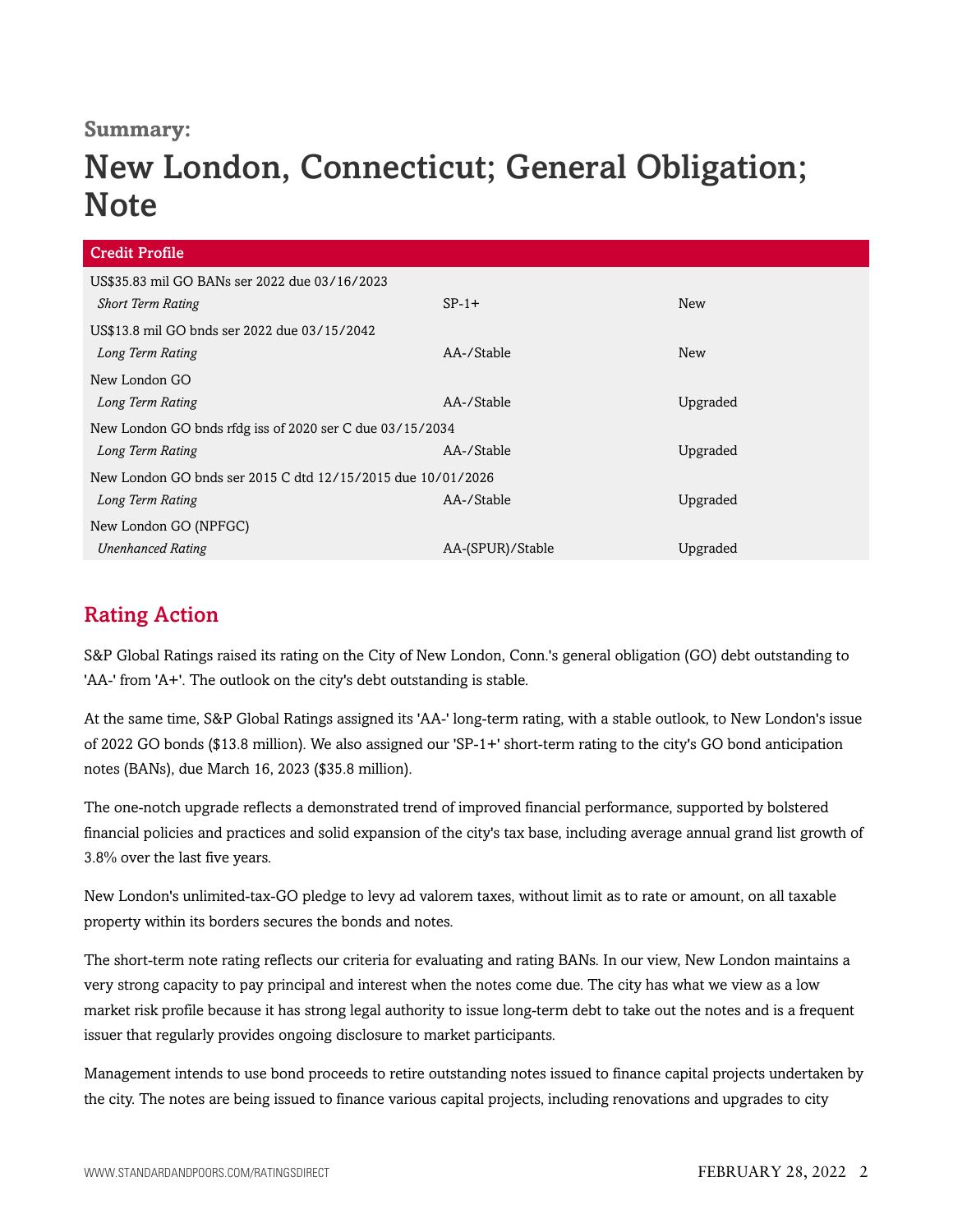school facilities, in addition to a community center project and equipment improvement.

#### Credit overview

New London's economy remains rooted in the defense sector but is increasingly diversifying into health care and service-related industries. Management continues to look for ways to diversify and expand the tax base. Through conservative financial management and enhanced financial policies, the city's financial performance has improved in recent years, with New London increasing available reserves to levels we consider very strong, while fully funding the actuarially determined employer contribution (ADEC) for its pension expenses. Specifically, the city has increased reserves each year for the past nine years, with available reserves reaching \$15.6 million at the end of fiscal 2021, equal to a very strong 15.6% of operating expenses and net transfers. This has been a deliberate multiyear approach by management to strengthen its financial position, with management planning to increase the fund balance at least 1% annually, until it reaches an available fund balance equal to 16.67% of operating expenses. In addition, the city has managed well throughout the COVID-19 pandemic. We believe the city is well positioned in the near term due in part to continued conservative budgeting in addition to receiving \$26.2 million in American Rescue Plan Act (ARPA) funds. We understand ARPA funds will be used for a variety of one-time purposes, including helping small businesses and enhancing the city's already good economic momentum, as illustrated by building permits reaching a decade-high level in dollar value in 2021 due primarily to strong commercial/industrial growth.

The long-term rating reflects our view of the following factors for New London:

- A diversifying tax base, historically rooted in the defense and health care sectors, which continues to see good growth;
- Bolstered financial policies and practices that have aided the city in improving its overall financial position;
- Improved financial performance, including nine consecutive years of surpluses, resulting in significant increases to available reserves to levels we consider very strong; and
- Manageable debt and pension costs despite ongoing capital needs.

#### Environmental, social, and governance

We evaluated New London's environmental, social, and governance (ESG) factors relative to the city's economy, financial measures, management, and debt and long-term liability profile. We consider New London's social risks and governance risks to be in line with those of the sector. We view environmental risks and their potential effect on taxable properties as somewhat higher relative to that of peers, given the city's location on the Atlantic Ocean and Thames River. However, we understand the majority of the property exposed to sea-level rise is largely park land, and management is working to mitigate potential future stormwater and rising sea-level pressures.

### <span id="page-2-0"></span>Stable Outlook

#### Upside scenario

Should New London's economic indicators strengthen, particularly in the form of increased income levels, coupled with a meaningful reduction in its retirement liabilities, all else being equal, we could raise the rating.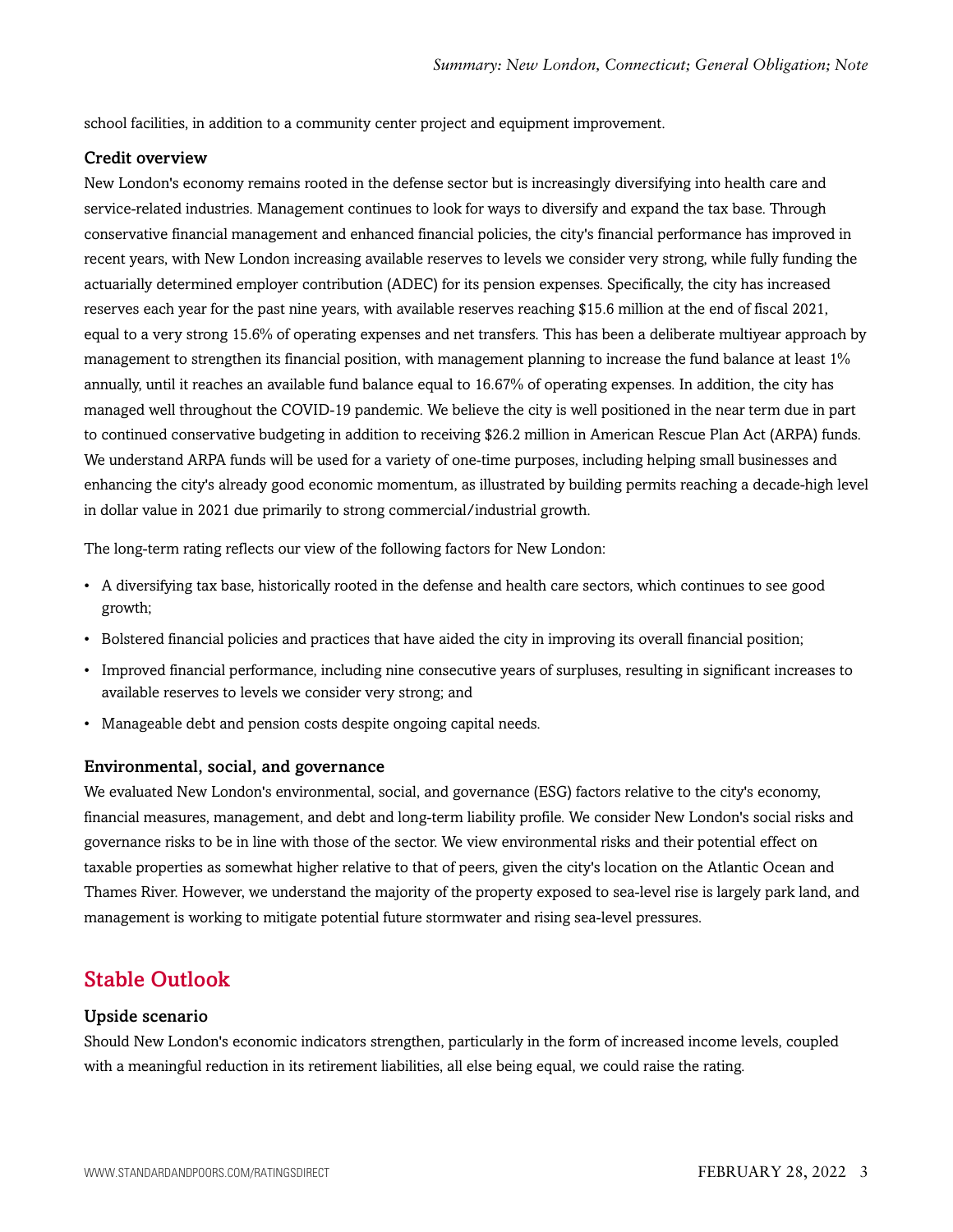#### Downside scenario

We could take a negative rating action if operating performance becomes imbalanced, leading to a draw on reserves, or if the city fails to comply with its improved financial policies and practices.

# <span id="page-3-0"></span>Credit Opinion

#### Diversifying tax base, historically rooted in the defense and health care sectors, which continue to see good growth

New London, with a population of 26,111, is located in New London County. The city's economy has long been based on defense-related activities, particularly submarine construction. The largest employer is the defense contractor General Dynamics Electric Boat Corp. (Electric Boat; 3,500 employees). The U.S. Coast Guard (900 military and civilian employees) also maintains a sizable presence. We note that Electric Boat is the primary contractor for a new class of submarine and we expect continued investment in its New London facility. We do not believe there is material risk in contraction or relocation of either private or government-related defense activities in New London, and Electric Boat's growth is likely to help strengthen the local economy. In addition, while we do not believe the number of students is materially suppressing economic metrics, we note that the city is also home to the U.S. Coast Guard Academy and Connecticut College, which could provide some stability to the local economy.

Recent developments and acquisitions have helped diversify the local tax base, particularly following Yale New Haven Health System's purchase of the Lawrence & Memorial Hospital (2,500 employees). The Coast Guard Museum is expected to be built near downtown, which itself has seen investments in quality-of-life- and tourism-related infrastructure, particularly in city parks. The port is home to ferry service to Fishers and Long islands, N.Y., as well as to Block Island, R.I. We understand that the city expects to benefit from a new payment in lieu of taxes (PILOT) due to private activity in the offshore wind sector on the tax-exempt state pier, in its deep-water port on the Thames River. Beyond direct revenue, currently expected to generate \$2.2 million in additional revenue for fiscal 2022, this could also generate additional housing demand in New London.

The city's last full revaluation led to a 9.5% increase in assessed value for fiscal 2020, due to both appreciation and new development, followed by a 2.9% increase for fiscal 2021. Of the total real property, residential accounts for 54% of taxable real property, while commercial and industrial properties accounting for 45%. Also included in the net grand list are motor vehicles and other personal property. We believe that the economy will continue to rely on its established industries, but that new development will keep adding to the city's tax base.

#### Bolstered financial policies and practices have aided the city in improving its financial position

We believe that management is continuing to work to improve its financial management policies, practices, and controls. Notably, the city is now conducting formal, long-term financial planning, including projections of both revenues and expenditures through 2031, which the city is in the process of updating for the current year. The plan incorporates expected changes through revaluations and includes constant growth factors for both revenues and expenditures. Management expects to continue refining this tool and tweaking assumptions as it integrates it into its budget development process.

The annual budget process includes a review of the previous year's actual results and monthly budget updates, with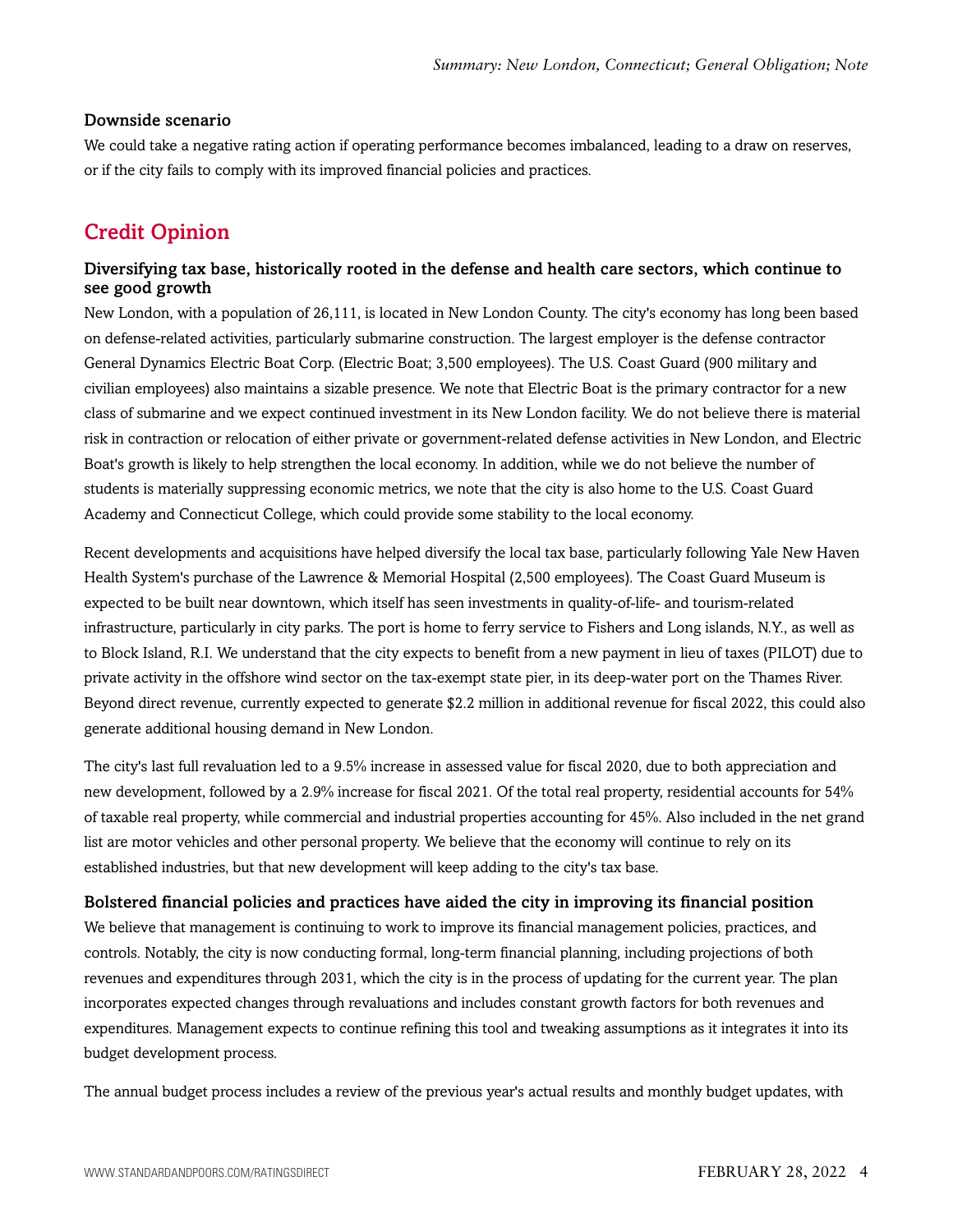quarterly reports distributed to elected officials. New London maintains a 10-year capital improvement plan (CIP) that identifies funding sources, which is incorporated into the long-term budget process. We anticipate that the city will continue to use its CIP to identify and develop a plan to address outstanding deferred capital needs.

The adopted fund balance policy requires a minimum of 8.3% of budgeted general fund appropriations to be held in unassigned reserves, to be used for unforeseeable expenditures or unanticipated increases in service delivery costs. The policy also mandates a phase-in period through which the city will increase fund balance at least 1.00% annually, until it reaches a total fund balance of 16.67%, or about two months of budgeted expenditures, which the city is now just slightly below. We expect New London to be in compliance with this policy within the year or two. The city also established a new capital reserve fund as of fiscal 2021 year-end, which had an ending balance of \$866,000. The investment policy sets limits on the types of investments, as well as outlining internal reporting and controls. There is no formal debt management policy.

#### Improved financial performance in recent years, resulting in significant increases to available reserves

We adjusted performance to account for one-time revenues and expenditures, recurring transfers, and deferred pension contributions for analytical consistency. With regard to New London's liquidity, we included general fund investments in our calculation of the city's available cash, but excluded certain grant, special revenue, and bond proceeds cash.

Over the past several years, management has shown a willingness and ability to adjust the budget to address potential pressures. We believe management has made significant budgetary improvements over the past few years, including fully funding the ADEC related to its annual pension contribution.

For fiscal 2021, although revenues came in slightly below budget by about \$160,000, city management adjusted expenses accordingly and some savings were realized from reduced expenses associated with the pandemic, resulting in a \$1.6 million positive expense variance. As a result, New London generated a slight surplus of \$425,922 at fiscal 2021 year-end due primarily to conservative budgeting and to expense savings. Property taxes are the city's predominant general fund revenue source, providing about 57% of revenues, followed by intergovernmental (38%) and charges for services (4%), a revenue mix that we expect to remain relatively stable.

For fiscal 2022, the city budgeted \$95.6 million in general fund revenues. We understand management indicates revenues and expenses have tracked well relative to budget and that New London is expecting at least balanced operations for the year and likely a surplus. Specifically, through the first six months of the year, management indicates operating expenditures were \$3.2 million, or 8.3%, under budget, while revenues have tracked well relative to budget. Management indicates the city has collected 95.5% of real property taxes for the year, compared to 93% at the time last year and that it expects additional PILOT payments of as much as \$2.2 million. Therefore, we understand New London should maintain available reserves above \$15 million, or above 15% of expenditures, a level we consider very strong.

The city has also received substantial pandemic-related funding, which should provide additional financial flexibility over the next couple of fiscal years. In total, New London has received more than \$27 million in pandemic-related funding, consisting primarily of ARPA funds (\$26.2 million). We understand ARPA funds will be used for a range of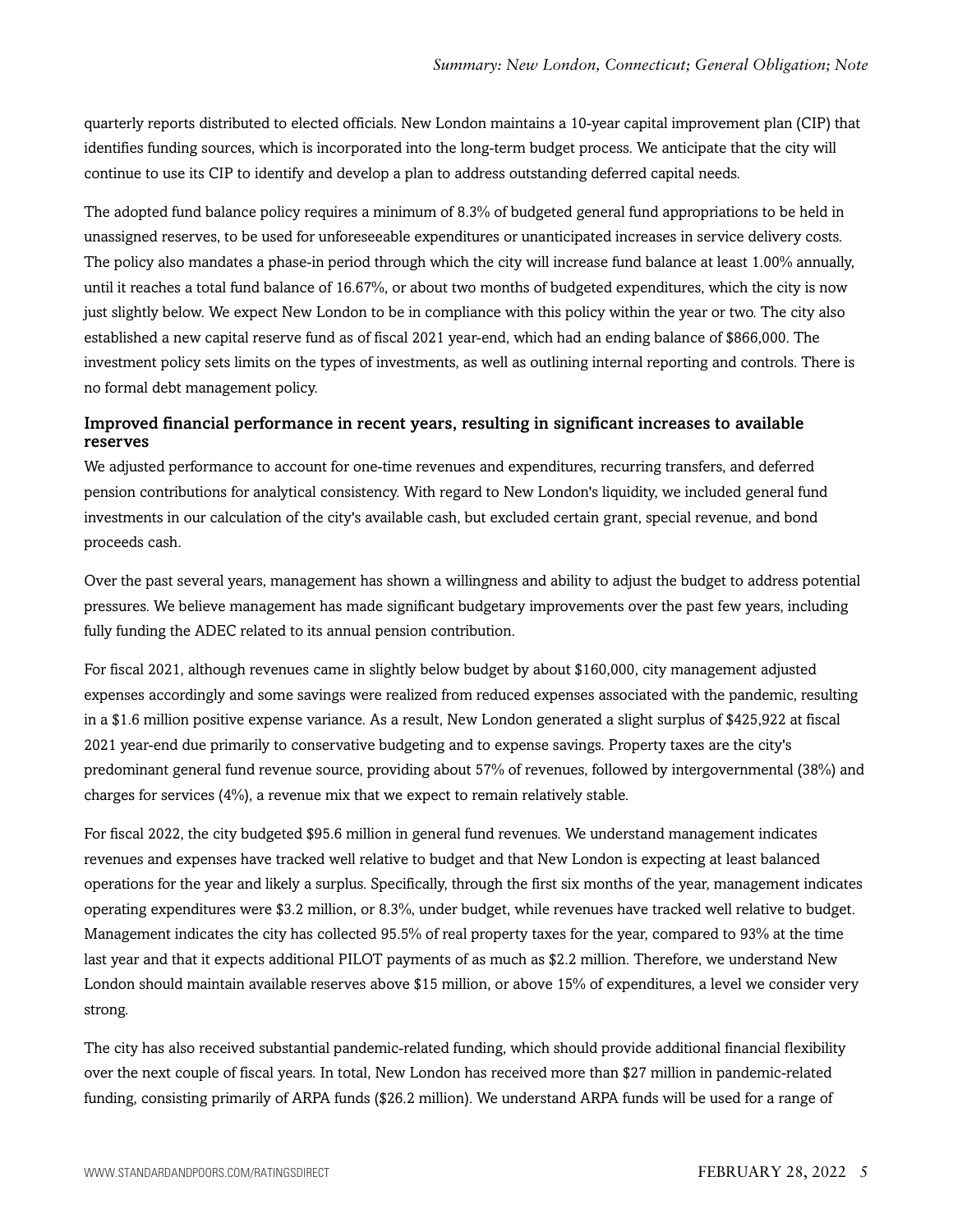one-time projects and expenses.

#### Manageable debt pension costs despite ongoing capital needs

We do not expect the city's debt profile to materially change over the next few years. Following this issuance, the city will have approximately \$123.2 million in outstanding debt, of which we consider about \$7.5 million self-supporting enterprise debt. We understand the city has about \$85.3 million in authorized but unissued debt. Nevertheless, given the amortization of existing debt, and the anticipation of receiving state grants for a portion of capital expenditures, we do not believe the layering on of additional debt over the next five years is expected to materially change the city's debt profile.

#### Pension and other postemployment benefits

- We do not view New London's retirement obligations as a significant budgetary pressure.
- The city began fully funding its required pension contribution in fiscal 2020, although we note some of the city's assumptions may lead to contribution volatility.

As of June 30, 2020, New London participated in the following pension plans:

- Municipal Employees Retirement System (MERS): 71.2% funded, \$32.8 million net pension liability (NPL).
- A contributory plan: 84.3% funded, \$5.3 million NPL.
- A noncontributory plan: 0.0% funded, \$6.9 million NPL.
- The city also provides other postemployment benefits (OPEBs). It has a net OPEB liability of \$25.7 million. The OPEB trust has a funded ratio of 4.9%.

The city achieved 100% of its annual required pension contribution in 2020 and 2021 and we understand it continues to fully fund the ADEC for the MERS and contributory plans for fiscal 2022. The locally administered contributory plan has a blended discount rate and a crossover date; however, we believe the plan has sufficient liquid assets to meet liabilities at this time and, in conjunction with the improved funding discipline, do not believe it is likely to present a budgetary pressure. We note that New London closed the noncontributory plan in 1971 and has funded costs on a pay-as-you-go basis. This plan has no assets and the NPL is equal to the total liability. We note that pay-as-you-go contributions for the noncontributory plan have fallen since 2014, along with a decline in the NPL.

MERS recently lowered its discount rate to 7.0%, which significantly reduced the funded status of the plan. We view this discount rate as slightly higher than the 6.5% benchmark. The plan's closed, 21-year amortization is positive, along with a level-dollar basis and generational mortality assumptions. While MERS costs have nearly doubled since 2015, we believe current assumptions are less likely to result in significant cost volatility.

#### Strong institutional framework

The institutional framework score for Connecticut municipalities is strong.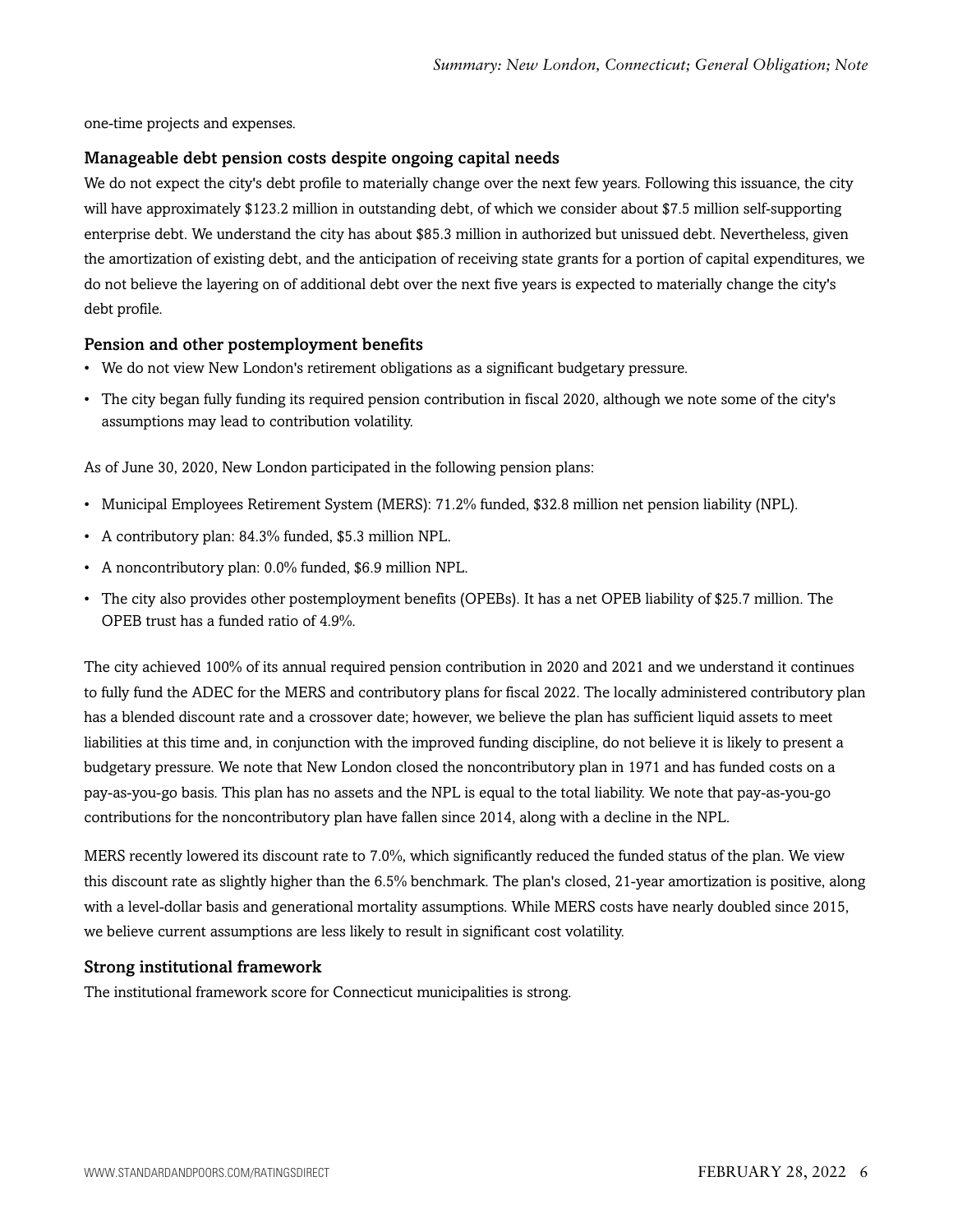| New London, Conn.--Key Credit Metrics                             |             |           |                               |           |
|-------------------------------------------------------------------|-------------|-----------|-------------------------------|-----------|
|                                                                   | Most recent |           | <b>Historical information</b> |           |
|                                                                   |             | 2021      | 2020                          | 2019      |
| <b>Weak economy</b>                                               |             |           |                               |           |
| Projected per capita EBI % of U.S.                                | 65          |           |                               |           |
| Market value per capita (\$)                                      |             | 81,632    |                               |           |
| Population (no.)                                                  |             |           | 26.111                        | 26,111    |
| County unemployment rate(%)                                       |             |           | 9.6                           |           |
| Market value (\$000)                                              |             | 2,131,490 | 2,072,370                     | 1,893,403 |
| Ten largest taxpayers % of taxable value                          | 16.0        |           |                               |           |
| <b>Strong budgetary performance</b>                               |             |           |                               |           |
| Operating fund result % of expenditures                           |             | 0.4       | 1.3                           | 2.0       |
| Total governmental fund result % of expenditures                  |             | 3.3       | 2.6                           | 2.4       |
| Very strong budgetary flexibility                                 |             |           |                               |           |
| Available reserves % of operating expenditures                    |             | 15.6      | 15.4                          | 15.1      |
| Total available reserves (\$000)                                  |             | 15,564    | 15,776                        | 15,080    |
| Very strong liquidity                                             |             |           |                               |           |
| Total government cash % of governmental fund expenditures         |             | 16        | 18                            | 26        |
| Total government cash % of governmental fund debt service         |             | 310       | 314                           | 503       |
| <b>Strong management</b>                                          |             |           |                               |           |
| Financial Management Assessment                                   | Good        |           |                               |           |
| Adequate debt & long-term liabilities                             |             |           |                               |           |
| Debt service % of governmental fund expenditures                  |             | 5.1       | 5.7                           | 5.1       |
| Net direct debt % of governmental fund revenue                    | 67          |           |                               |           |
| Overall net debt % of market value                                | 5.1         |           |                               |           |
| Direct debt 10-year amortization (%)                              | 52          |           |                               |           |
| Required pension contribution % of governmental fund expenditures |             | 3.3       |                               |           |
| OPEB actual contribution % of governmental fund expenditures      |             | 0.6       |                               |           |

#### **Strong institutional framework**

<span id="page-6-0"></span>EBI--Effective buying income. OPEB--Other postemployment benefits. Data points and ratios may reflect analytical adjustments.

# Related Research

Through The ESG Lens 2.0: A Deeper Dive Into U.S. Public Finance Credit Factors, April 28, 2020

| <b>Ratings Detail (As Of February 28, 2022)</b> |            |          |  |  |  |
|-------------------------------------------------|------------|----------|--|--|--|
| New London GO bnds                              |            |          |  |  |  |
| Long Term Rating                                | AA-/Stable | Upgraded |  |  |  |
| New London GO BANs ser 2021 due 03/18/2021      |            |          |  |  |  |
| <b>Short Term Rating</b>                        | $SP-1+$    | Current  |  |  |  |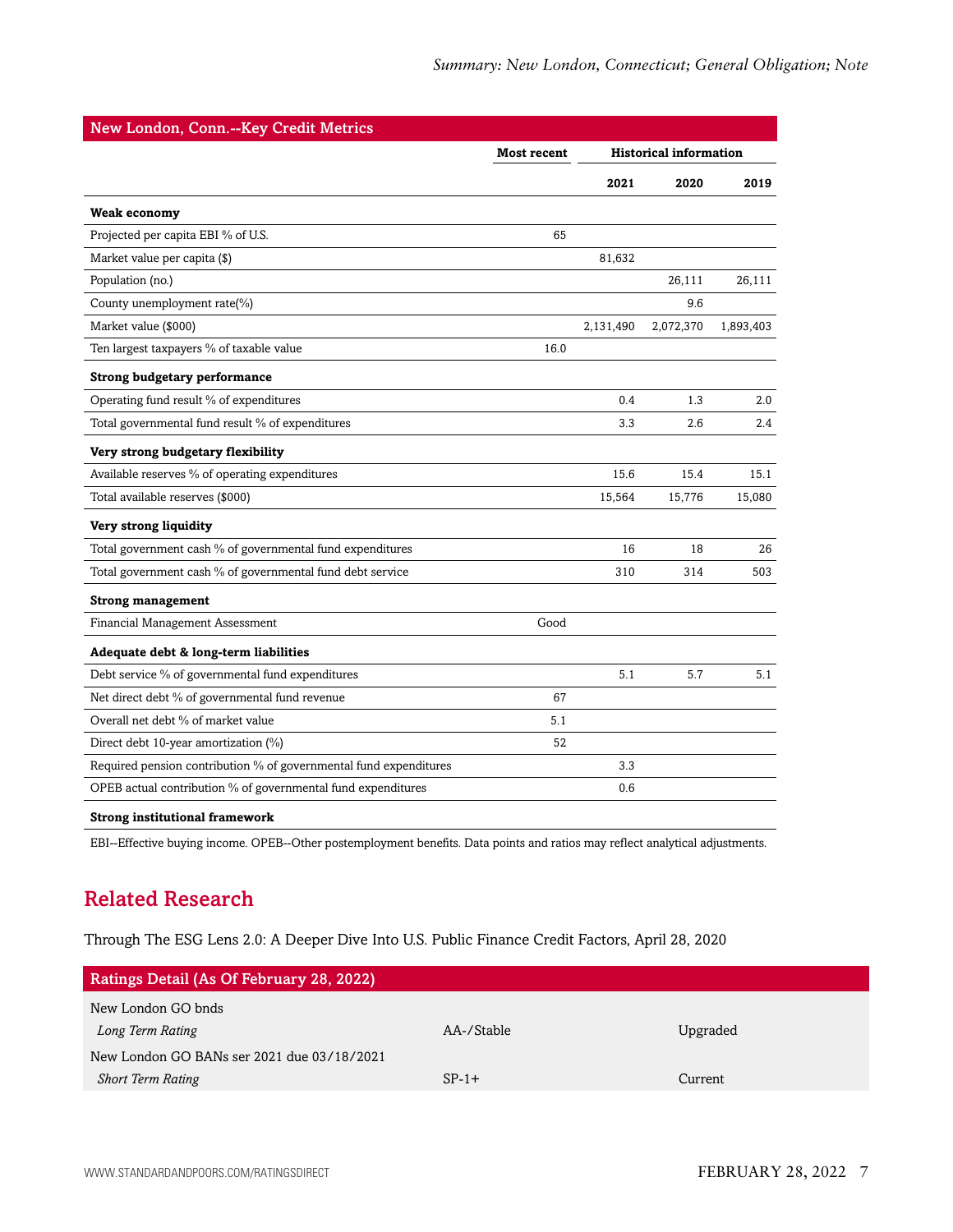| Ratings Detail (As Of February 28, 2022) (cont.) |                  |          |
|--------------------------------------------------|------------------|----------|
| New London GO (AGM)                              |                  |          |
| <b>Unenhanced Rating</b>                         | AA-(SPUR)/Stable | Upgraded |
| New London GO (AGM)                              |                  |          |
| <b>Unenhanced Rating</b>                         | AA-(SPUR)/Stable | Upgraded |
| New London GO (AGM)                              |                  |          |
| <b>Unenhanced Rating</b>                         | AA-(SPUR)/Stable | Upgraded |
| New London GO (AGM)                              |                  |          |
| <b>Unenhanced Rating</b>                         | AA-(SPUR)/Stable | Upgraded |
| New London GO (AGM) (SEC MKT)                    |                  |          |
| <b>Unenhanced Rating</b>                         | AA-(SPUR)/Stable | Upgraded |
| New London GO (BAM)                              |                  |          |
| <b>Unenhanced Rating</b>                         | AA-(SPUR)/Stable | Upgraded |
| New London GO (BAM)                              |                  |          |
| <b>Unenhanced Rating</b>                         | AA-(SPUR)/Stable | Upgraded |
| New London GO (BAM) (SECMKT)                     |                  |          |
| <b>Unenhanced Rating</b>                         | AA-(SPUR)/Stable | Upgraded |
| New London GO (BAM) (SECMKT)                     |                  |          |
| <b>Unenhanced Rating</b>                         | AA-(SPUR)/Stable | Upgraded |
| Many issues are enhanced by bond insurance.      |                  |          |

Certain terms used in this report, particularly certain adjectives used to express our view on rating relevant factors, have specific meanings ascribed to them in our criteria, and should therefore be read in conjunction with such criteria. Please see Ratings Criteria at www.standardandpoors.com for further information. Complete ratings information is available to subscribers of RatingsDirect at www.capitaliq.com. All ratings affected by this rating action can be found on S&P Global Ratings' public website at www.standardandpoors.com. Use the Ratings search box located in the left column.